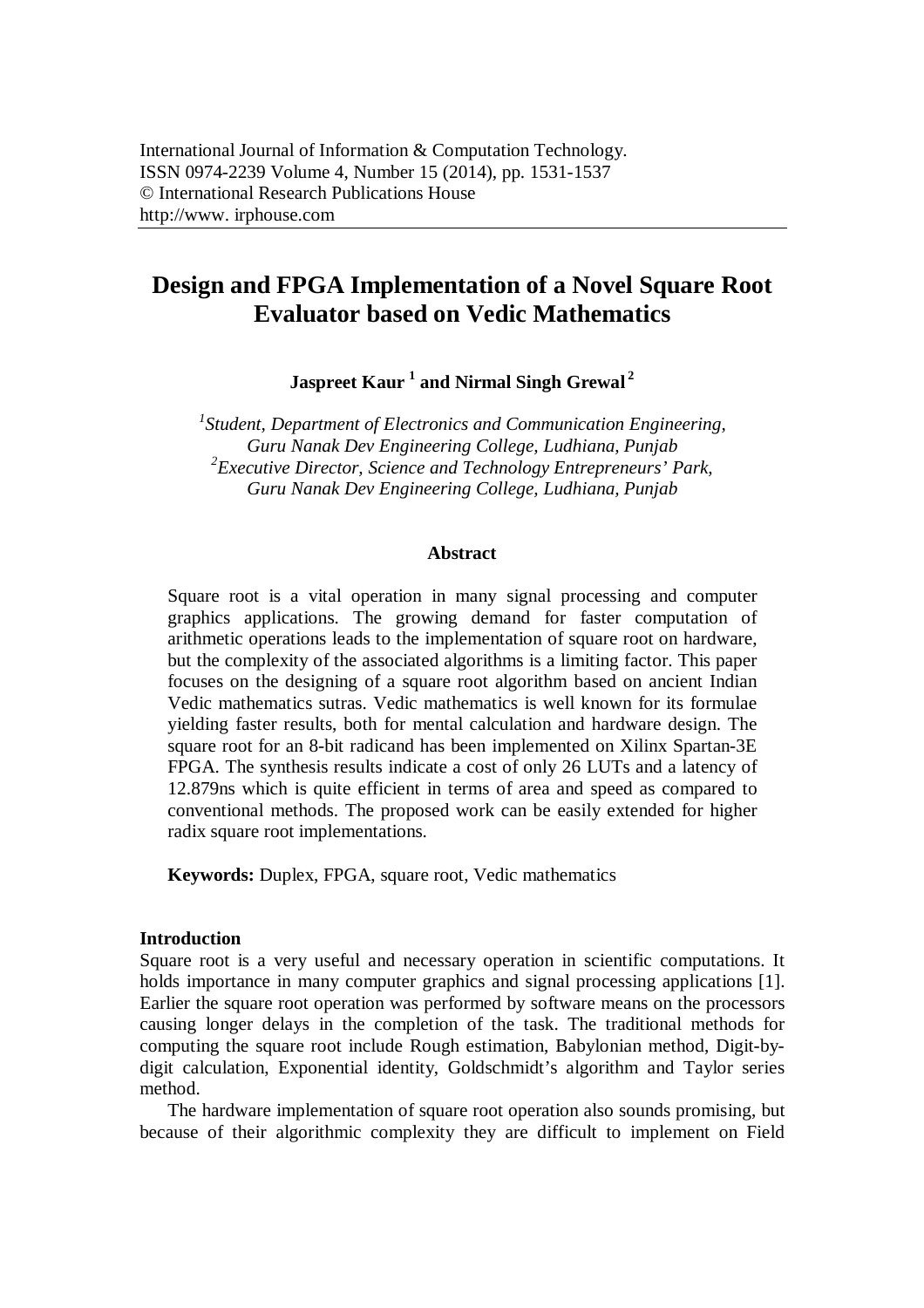Programmable Gate Arrays (FPGAs) [2]. This research work focuses on evaluation of square root by a method based on ancient Indian literature, the Vedic Mathematics. Vedic mathematics, written by Sri Bharati Krishna Tirthaji Maharaja, contains sixteen simple mathematical formulae from the Vedas. It deals with carrying out cumbersome mathematical operations to execute them mentally or to find results in a single line [3]. It yields faster results for hardware design also. Thus, adopting Vedic methods to implement mathematical operations can be efficient.

## **Proposed Vedic square root algorithm**

In this work, the authors used Vedic algorithm to compute the square root of an 8-bit radicand.

#### **Basic Vedic bit-by-bit algorithm.**

Vedic mathematics offers a bit-by-bit algorithm for calculating the square root of a number. It makes use of the *Dwandwa Yoga* or *Duplex operation*, which is a vedic method of finding square of a number [4]. The method to find Duplex of a binary number has been illustrated as follows –

Let D denotes Duplex. Then for a 1-bit number, D is the number itself.  $D(1) = 1$  or  $D(0) = 0$ 

For a 2-bit number, D is twice the product of both the bits.  $D(11) = 2 * 1 * 1 = 2$  or  $(10)<sub>2</sub>$ 

For a 3-bit number, D is twice the product of outermost pair of bits plus the middle bit.

 $D(101) = (2 * 1 * 1) + 0 = 2$  or  $(10)<sub>2</sub>$ 

For a 4-bit number, D is twice the product of outermost pair of bits plus twice the product of next pair of bits.

 $D(1110) = (2 * 1 * 0) + (2 * 1 * 1) = 2$  or  $(10)<sub>2</sub>$ 

#### **Note:**

The multiplication of two single bit numbers reduces to *logical and* between them.

The bit-by-bit Vedic algorithm for computing square root is illustrated by means of an example. The actual method is written for decimal numbers, but here its binary extension has been presented.

Let the number whose square root is to be calculated is 170 (binary 1010 1010). Group the bits in pairs, starting from the LSB. The nearest square root for the MSB pair 10 is 1. Thus, 1 is written in first place as the MSB quotient bit. Now, twice of this bit, i.e. 10, will serve as the divisor for rest of the process which is kept in the left of the middle row.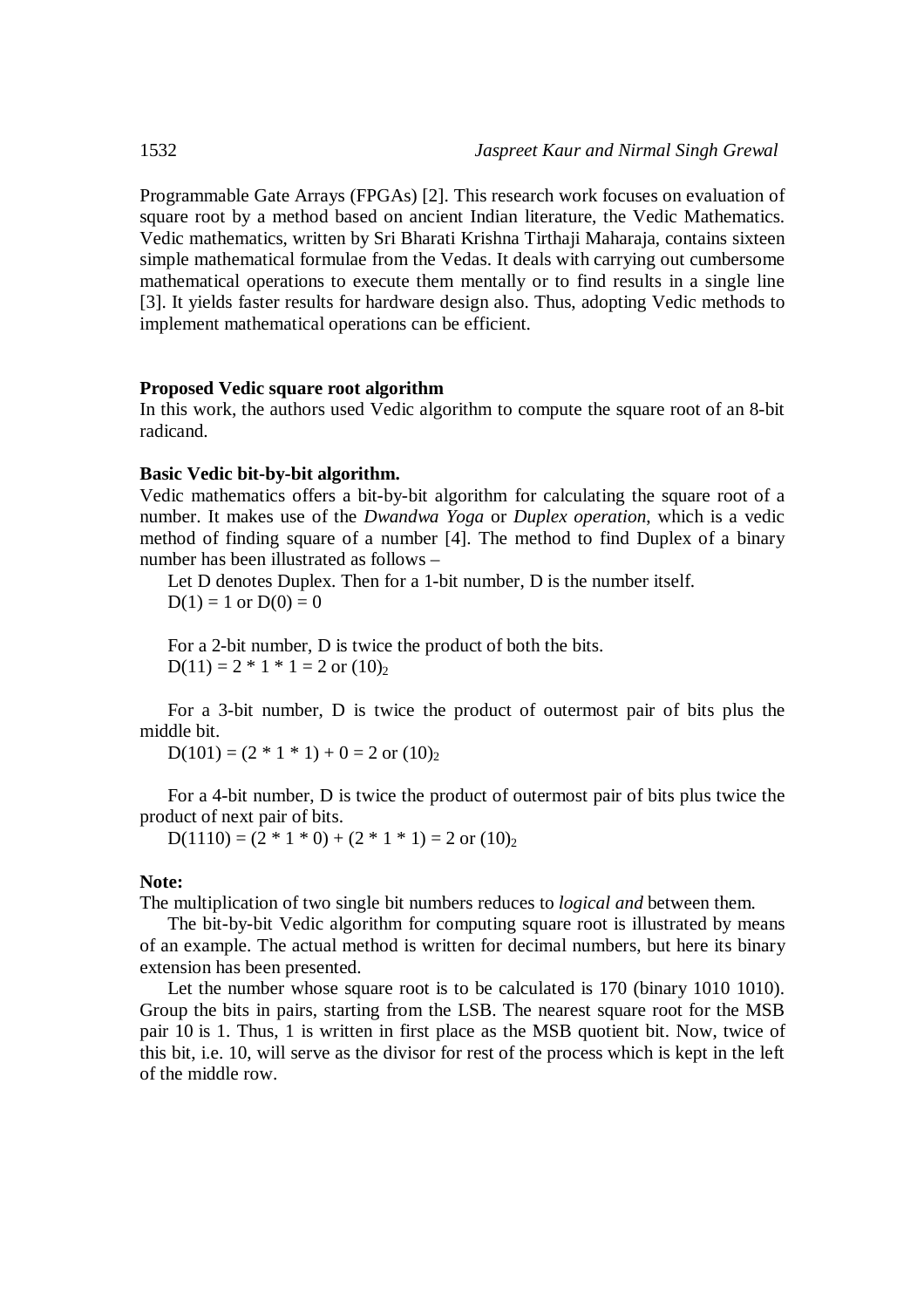

Next, the square of first quotient bit is subtracted from 10 leaving 1 as remainder, which is appended to the left of the next input bit 1. Now, 11 becomes the new gross dividend. Divide 11 by the divisor. This gives 1 as the result, which becomes the second quotient bit, and 1 as the remainder, which is appended to the next input bit 0.  $1 \t0 : 1 \t0 1 0 1 0$ 

| $10:$ : 1 1 |             |  |
|-------------|-------------|--|
|             | $1 \cdot 1$ |  |

Now, 10 becomes the new gross dividend. To obtain the actual dividend, the Duplex of all the previous quotient bits obtained so far, but the first bit, is computed and subtracted from the gross dividend. So, here the Duplex of 1 is subtracted from 10. This gives 1 as the result which now becomes the actual dividend. Dividing this actual dividend with the divisor yields 0 as the result, which is the third quotient bit, and 1 as the remainder, which is appended to the left of the next input bit 1.

$$
1 \t 0 : 1 \t 0 \t 1 \t 0 \t 1 \t 0
$$
  

$$
10 : 1 \t 1 \t 1
$$
  

$$
1 : 1 \t 0
$$

Now, 11 becomes the new gross dividend. From 11, the Duplex of 10 is subtracted, which yields 11 as the result itself. Therefore, 11 becomes the new actual dividend. Dividing 11 with the divisor gives 1 as the result, which is the fourth and the final quotient bit, and 1 as the remainder.



In this way, we can obtain the square root of any higher radix number also. In the above example, 1 is left as the remainder, which can be further appended to the left of the next input bit and the process can be continued up to the last input bit or even further to obtain the bits contributing to the fractional part of the result. An illustration has been shown below –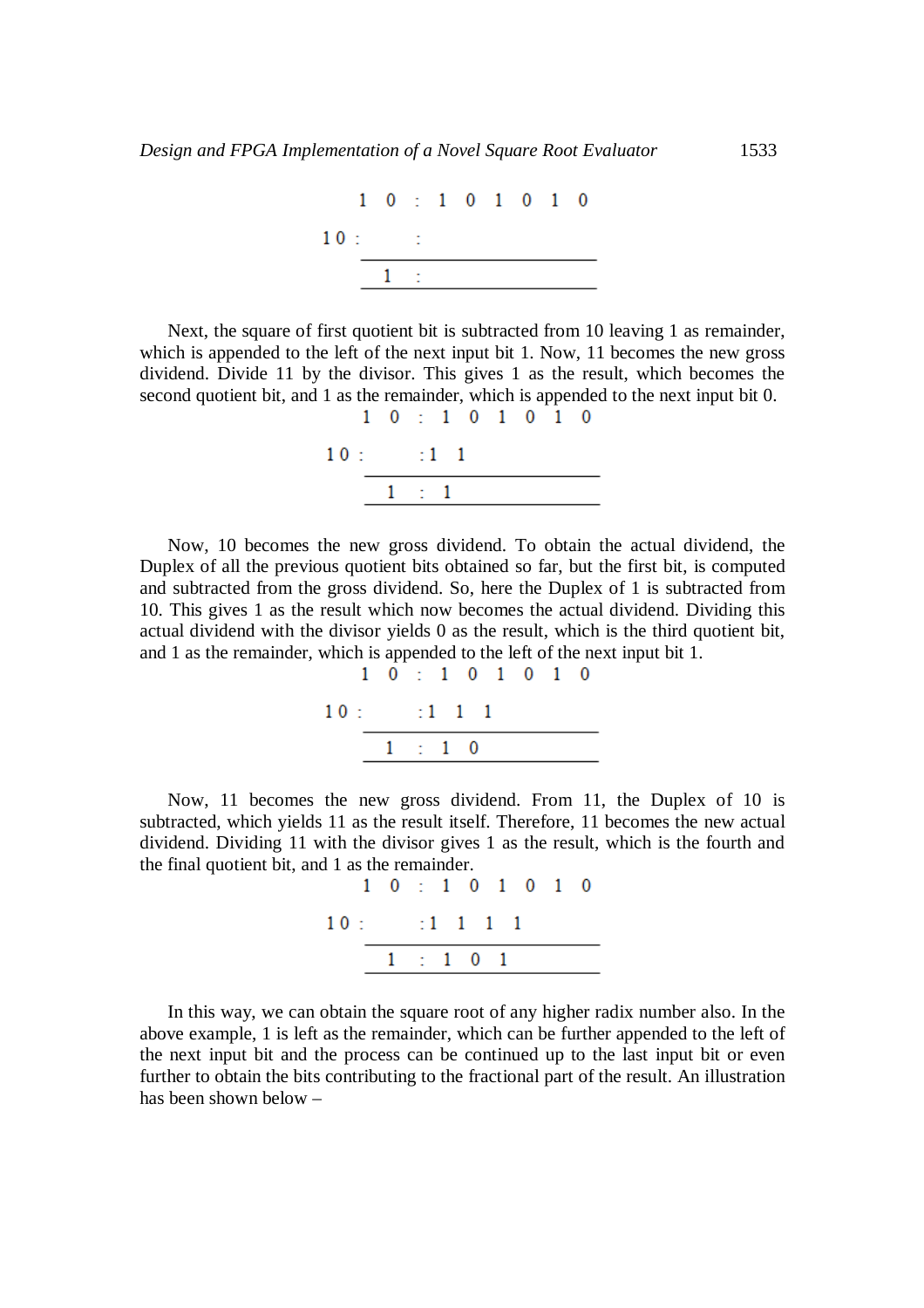$$
1 \quad 0: \quad 1 \quad 0 \quad 1 \quad 0 \quad 1 \quad 0
$$
\n
$$
10 \quad : \qquad 1 \quad 1 \quad 1 \quad 1 \quad 0 \quad 1
$$
\n
$$
1 \quad : \quad 1 \quad 0 \quad 1 \quad 0 \quad 0 \quad 0
$$

Thus, we obtained the square root of 170 (binary 1010 1010) as 13 (binary 1101) in a single line by following the Vedic algorithm.

# **Modified bit-by-bit algorithm.**

The proposed algorithm presented in Fig. 1 differs from the basic bit-by-bit algorithm in a sense that the procedure followed for individual bits in the basic algorithm is here adapted for a group of bits.



**Fig. 1 Proposed square root algorithm**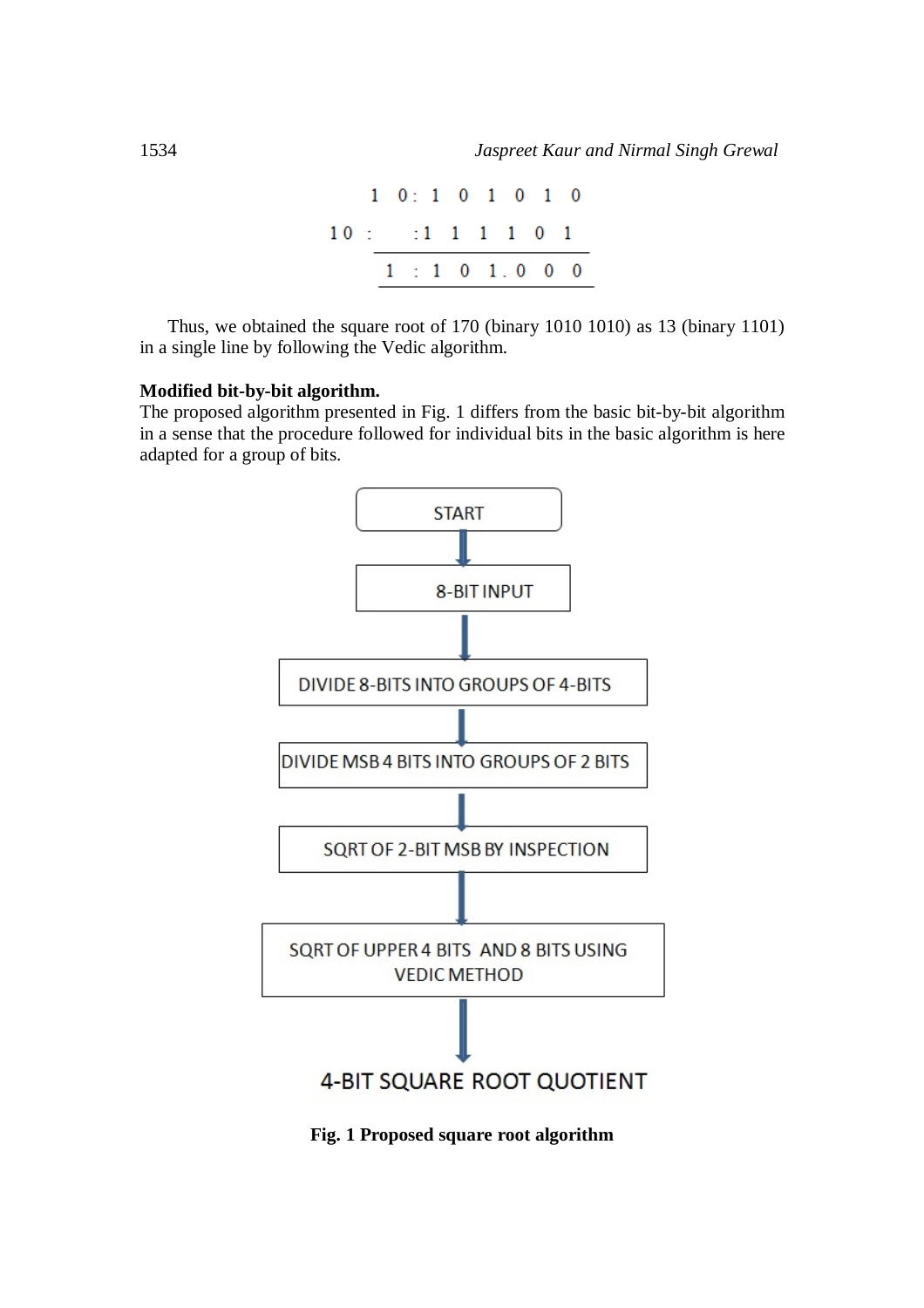The square root of 170 is obtained again using the proposed algorithm to illustrate the process. The input 8-bit binary number is divided into two groups of 4 bits each. The first group of 4 bits is further divided into two groups of 2 bits each.



Starting with the first pair of bits 10, its square root 1 is calculated by inspection. Then, the basic bit-by-bit method is used to find the 2-bit square root of the 4-bit binary number 1010.

|  | $1 \t0 \t1 \t0$ |            |  |
|--|-----------------|------------|--|
|  | $1 \t0: 1 \t1$  |            |  |
|  |                 | $1 \div 1$ |  |

Now, the square root of 1010, i.e. 11, is used to find the square root of upper 8 bits. Here, 11 becomes the first pair of bits of the desired 4-bit quotient.

|  |               |  |  |                  |                 | $1\ 0\ 1\ 0\ \vdots\ 1\ 0\ 1\ 0$ |  |
|--|---------------|--|--|------------------|-----------------|----------------------------------|--|
|  | $1 \t1 \t0$ : |  |  | $\therefore$ 1 0 |                 |                                  |  |
|  |               |  |  |                  | $1 \t1 \t0 \t1$ |                                  |  |

In this case, twice of 11, i.e. 110, serves as the divisor. The square of 11, i.e. 1001, is subtracted from 1010, and the result of subtraction, i.e. 1, is appended to next pair of the input bits 10. Therefore, 110 becomes the gross dividend, which is divided by the divisor and gives 01 as the result and 0 as the remainder. Now, 01 becomes the second pair of bits of the desired 4-bit quotient.

#### **Results and discussion**

The square root evaluator for an 8-bit radicand has been designed, implemented, synthesized, and simulated using the Xilinx ISE 8.2i tool and mapped onto a Xilinx Spartan 3E xc3s100e-5cp132 FPGA [5]. The algorithm has been coded in Verilog HDL at the behavioral level of abstraction. It is observed that for an 8-bit input, the maximum combinational path delay is 12.879 ns with a minimal look-up-table (LUT) utilization of 26 out of 1,920 available. The proposed work shows an improvement in performance over the previously reported work [1]. Table 1 shows a brief synthesis summary.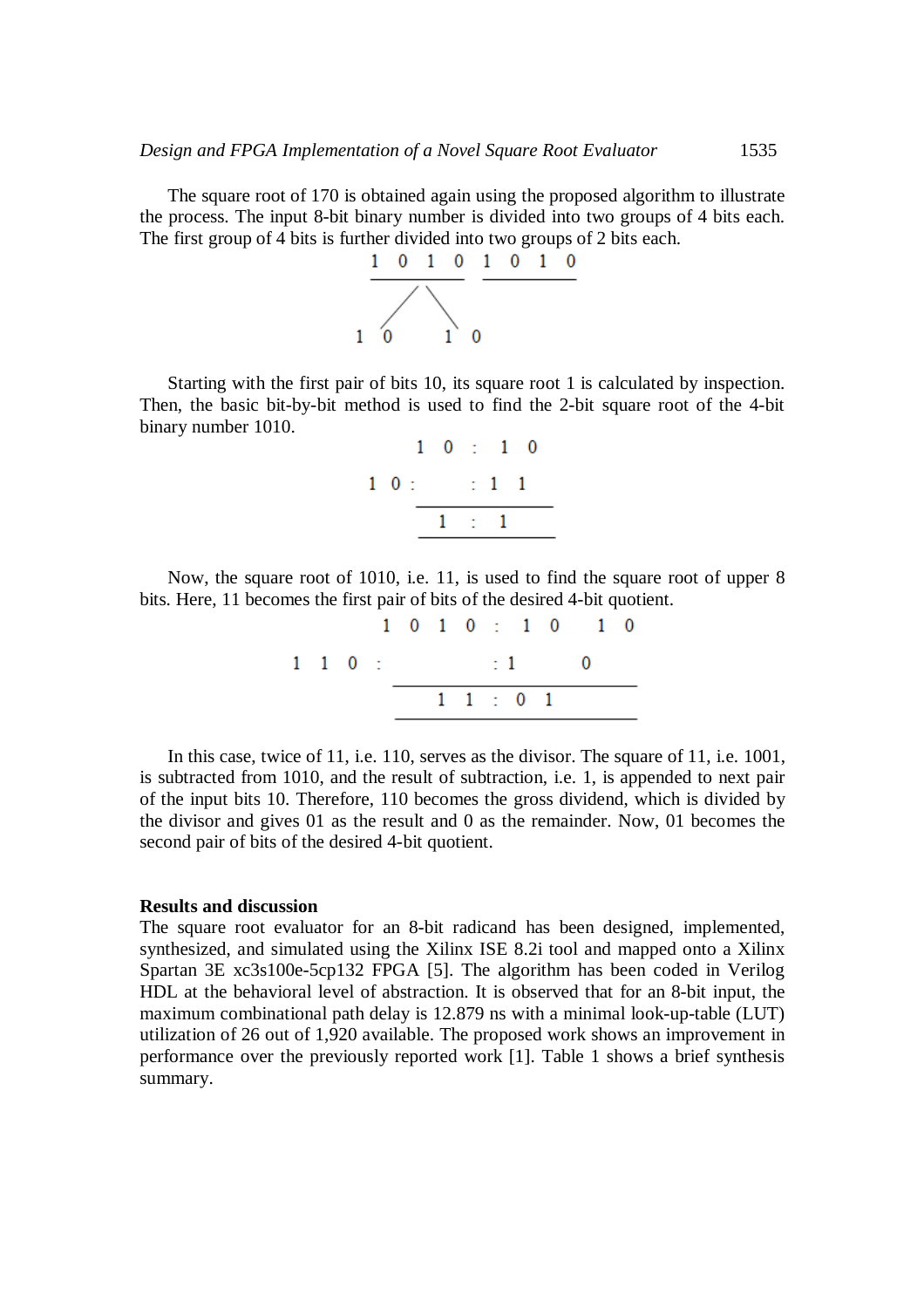| Number of Slices                           | 15 |
|--------------------------------------------|----|
| Number of 4 input LUTs                     | 26 |
| Number of bonded IOBs                      |    |
| Maximum combinational path delay 12.879 ns |    |

# **Table 1 FPGA design summary**

The simulation has been done using the ISE simulator. The simulation result of the square root of 170 is shown in Fig. 2.



**Fig. 2 Simulation result of the proposed work**

## **Conclusion**

Square root operation is an important function and many processors nowadays implement it on hardware. In this paper the authors presented a novel square root algorithm which is based on Vedic mathematics. The idea behind using the Vedic methods for the design of various arithmetic circuits is their simplicity and efficiency in speed, both for mental calculations and hardware implementation. The proposed work results indicate a minimal logic utilization and faster computation. This work can be easily extended to more number of input bits, thus proving the excellence of the Vedic algorithms.

# **References**

[1] Samavi S, Sadrabadi A, Fanian A. *Modular array structure for non-restoring square root circuit.* Jounal of Systems Architecture 2008; 54(10):957-966.